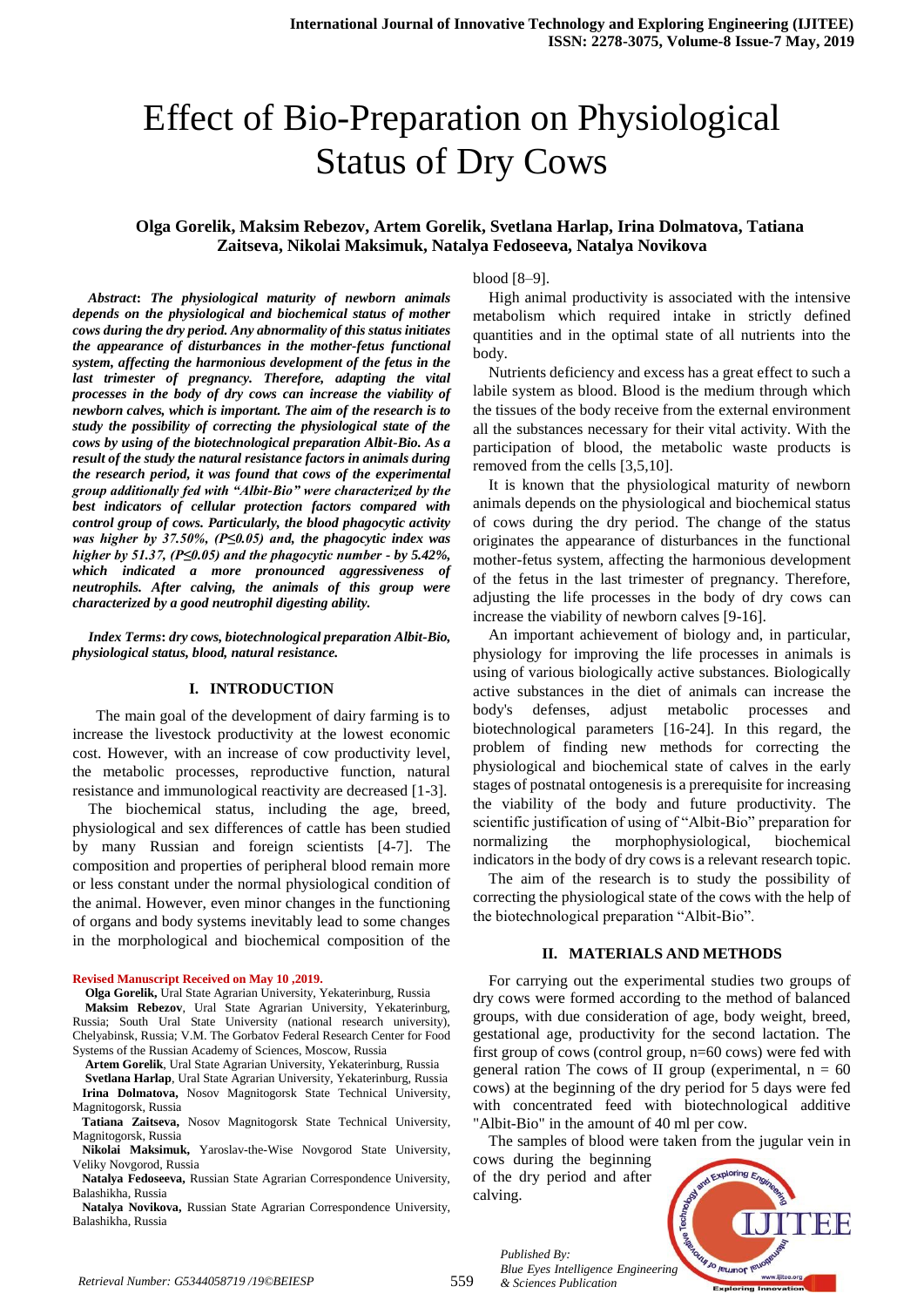Morphological and biochemical indicators were determined in the blood using the generally accepted research methods: the content of red blood cells and white blood cells by counting in the Goryaev chamber, the hemoglobin was analyzed using the "Clini Test" reagents kit.

Phagocytic activity of the blood was determined by the method of VS Gosteva (EE Potemkin, RZ Pozdnyakova, LM Manukyan, 2003). A daily culture of E. coli at a concentration of 1 billion / ml was used as a test object. The method is based on the ability of blood phagocytes to capture any corpuscular objects. In stained blood films (using Romanovsky color), the number of active phagocytes, the total number of neutrophilic leucocytes, and the number of phagocytosed microbes were determined.

When determining the phagocytic activity, the following numerical indicators of the reaction were calculated:

- phagocytic index (PI) - reflecting the number of leucocytes (%) involved in phagocytosis. PI was calculated using the formula:

*PI = Fa / Fp • 100%,*

where *Fa* is the number of active leukocytes;

*Fp* - the total number of leukocytes;

100 - transfer to percents;

- phagocytic number (PN) - the average number of phagocytized microbes per active phagocyte. PN was calculated by the formula:

*FC = Mf / Fa,*

where *Fa* is the number of active leukocytes;

*Mf* is the number of phagocytosed microbes.

The amount of the complement component was determined by the RID method (immunodiffusion reaction) in the blood serum of cows, based on the precipitation reaction. The number of T-lymphocytes in the peripheral blood of animals was determined by spontaneous rosetting with sheep erythrocytes (E-ROCK); B lymphocytes - with erythrocytes of mice.

The bactericidal activity of the blood serum (BABS) was determined by a photo-colorimetric method based on the ability of the components of the blood serum to inhibit the growth and reproduction of the daily broth culture of E. coli.

The blood serum lysozyme activity was determined by a photoelectrocolorimetric method based on the ability of the blood lysozyme to destroy the cells of the Micrococuslisodecticus test culture and thereby reduce the optical density of the solution. The blood serum lysozyme activity was calculated by the formula:

$$
X=\frac{E_1^-E_2}{E_1},
$$

where  $X$  is the lysozyme activity of blood serum,  $\%$ ;

 $E_I$  is the optical density of the serum sample before incubation;

 $E_2$  is the optical density of the serum sample after incubation.

#### **III. RESULTS AND DISCUSSION**

Blood in the animal body plays an important role. The process of metabolism, which is the most important property of living organism, is passed through blood. The blood delivers the nutrients and oxygen to the cells of the body's organs, removes metabolic products and carbon dioxide [??]. The hormonal regulation, protective functions of the body

and the balance of electrolytes in the body is maintained through the blood. It reflects both the general structure of the body, its constitutional features, and its physiological state associated with the vital functions and living conditions [5,7,18-19].

Recently, much attention has been paid to the animal blood studying in order to find the objective data on the regular relationships of the blood composition with the physiological processes occurred in the animal's body, animal productivity and metabolic rate. It has now become quite obvious that changes in the functions of the body affect the composition of the blood. but the composition of the blood in turn affects the activity of the organs of the animal, the course and direction of the physiological processes.

We studied the indicators associated with the formation of the physiological state of animals, determining their productivity (Table 1).

It is known that erythrocytes in the animal body perform the function of oxygen carrier, due to the presence of hemoglobin in their composition, which has the ability to absorb oxygen and form more strength compounds. The oxygen capacity of the blood is completely dependent on the hemoglobin content. Therefore, hemoglobin, like erythrocytes, is extremely important in the oxidation-reduction reactions of the body, determining the level of metabolic processes [21-24].

Table 1 - Morphological composition of cow's blood  $(x \pm Sx)$ ;  $n=5$ )

| Indicator                               | Group of cows     |                   |  |  |  |  |
|-----------------------------------------|-------------------|-------------------|--|--|--|--|
|                                         | Control (I group) | Experimental (II  |  |  |  |  |
|                                         |                   | group)            |  |  |  |  |
| At the time of starting the experiments |                   |                   |  |  |  |  |
| Erythrocyte, $10^{12}/1$                | $7,16\pm1,03$     | $7,22\pm0.66$     |  |  |  |  |
| Leucocyte, $10^9/1$                     | $9,80\pm0.86$     | $9,91 \pm 0,72$   |  |  |  |  |
| Hemoglobin, $g/l$                       | $100,0{\pm}3,76$  | $102,65 \pm 5,63$ |  |  |  |  |
| After calving                           |                   |                   |  |  |  |  |
| Erythrocyte, $10^{12}/1$                | $5,60 \pm 0,57$   | $5,89 \pm 0,52$   |  |  |  |  |
| Leucocyte, $10^9/1$                     | $9,40 \pm 1,63$   | $9,80\pm0.86$     |  |  |  |  |
| Hemoglobin, g/l                         | $97,40\pm4,30$    | $100,00\pm4,50$   |  |  |  |  |

<sup>-</sup>  $P\leq 0.05$ ; \*\*  $P\leq 0.01$ ; \*\*\*  $P\leq 0.001$  in relation to control group

Microbiological At the beginning of the experimental studies, the morphological parameters in the blood of cows of the experimental and control groups were almost the same. The difference between groups was insignificant and unreliable, while there was a slight increase in these indicators in animals of the second group. Consequently, the cows of the experimental groups had the same intensity of the respiratory function of the blood and, as a result, same level of metabolic processes in the body.

After calving, the blood of the animals of the experimental group was more saturated with erythrocytes and hemoglobin, the difference in erythrocytes was 3.2% and in hemoglobin 2.8% higher than in blood of cows from control groups. Consequently, Albit-Bio increased the intensity of the

respiratory function of the blood, which means that the cows had a higher level of metabolism.



*Published By: Blue Eyes Intelligence Engineering*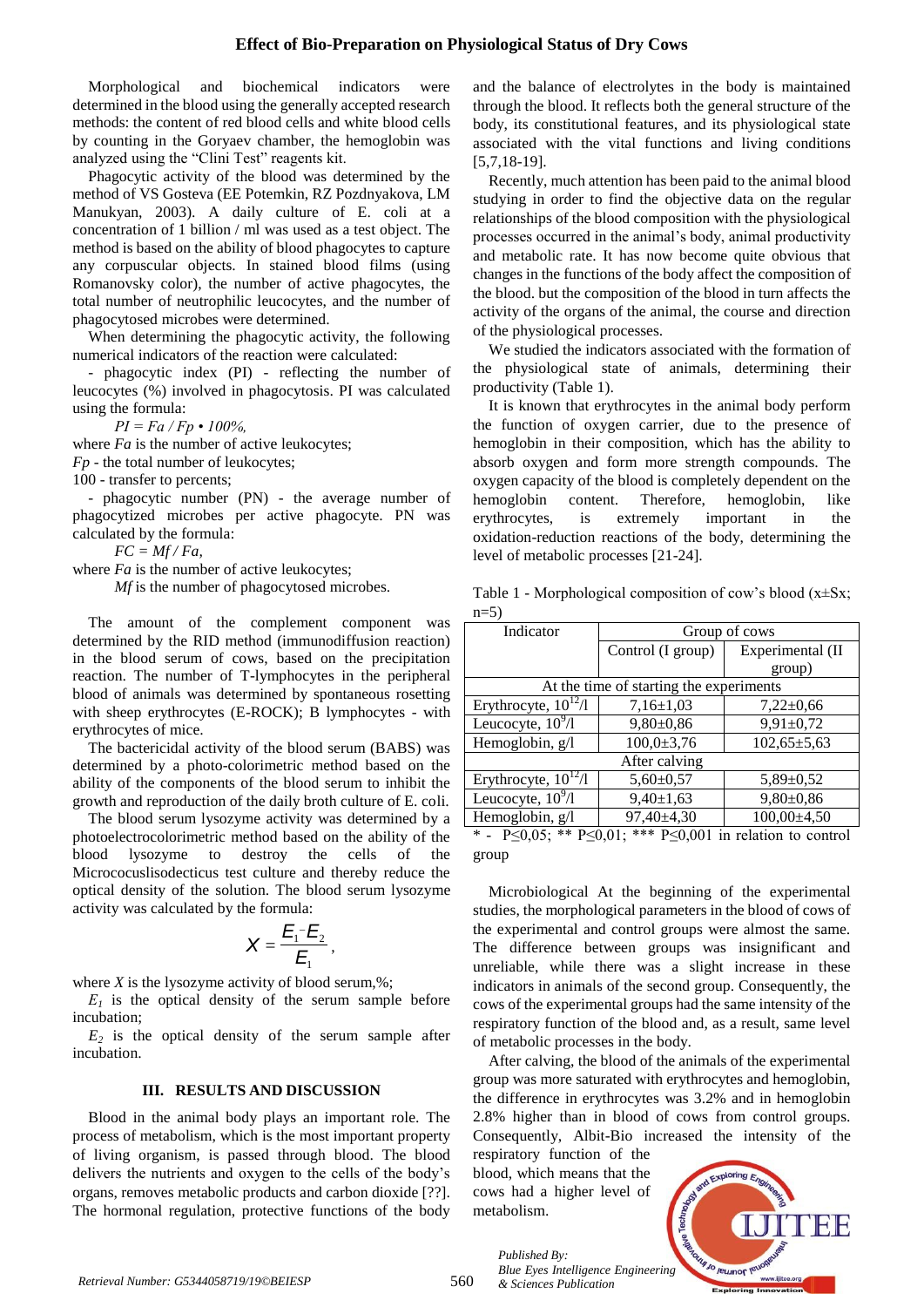Leukocytes play an important role in protecting the body. Before the start of the experiment, the cows of the experimental groups had no significant differences in the number of leukocytes in the peripheral blood. Immediately after calving, the number of leukocytes decreased slightly. However, their level in cows of the 2nd group was higher by 4.25% than in cows from control group, which indicated a higher level of the general reagibility of the organism.

In recent years, there were increasing of abnormal physiological changes in the animal body, associated with a decrease resistance of animal body due to, first of all, violations of living conditions and feeding. Healthy animals have an immunodeficiency state, which can eventually lead to diseases. Therefore, immunostimulation is becoming increasingly important in comprehensive preventive care.

The blood leukocytes are indicators of the immune status of the animal body. From the data in the table 2 it can be seen that before the experimental studies, the leucogram in animals of both groups was almost the same. However, the high content of leukocytes was determined. It was also noted higher levels of lymphocytes during the dry period, which indicates a weakening of immune system. After calving the leucogram indicators revealed an improvement in the immune status of cows from the experimental group. The use of "Albit-Bio" during the dry period improved the cellular immunity indicators in the experimental group and the percentage ratio of T and B lymphocytes corresponds to the required value. In cows of the control group, the ratio between T-and B-lymphocytes decreased, despite the increase of both lymphocytes.

In general, the morphological composition of the blood of the experimental animals meets the limits of the physiological norms, which created the basis for producing healthy offspring.

|                                                                   |                       | Group of cows                                        |                                   |                                               |                                   |
|-------------------------------------------------------------------|-----------------------|------------------------------------------------------|-----------------------------------|-----------------------------------------------|-----------------------------------|
|                                                                   |                       | Control (I group)                                    |                                   | Experimental (II group)                       |                                   |
| Indicator                                                         | Requir<br>ed<br>value | At the time<br>of starting<br>the<br>experiment<br>s | After<br>calving                  | At the time of<br>starting the<br>experiments | After<br>calving                  |
| Basophile                                                         | 1.0                   | $0.86 \pm 0.18$                                      | $0.63 \pm 0.09$                   | $0.87 \pm 0.12$                               | $0.71 \pm 0.08$                   |
| Eosinophils                                                       | 6.5                   | $4.64 \pm 0.96$                                      | $3.19 \pm 1.12$                   | $4.59 \pm 1.72$                               | $2.97 \pm 1.28$                   |
| Neutrophil<br>- banded<br>neutrophil<br>- segmented<br>neutrophil | 3.0<br>28             | $2.8 \pm 0.21$<br>$20.3 \pm 1.96$                    | $2.9 \pm 0.32$<br>$20.6 \pm 2.03$ | $2.8 \pm 0.16$<br>$20.8 \pm 1.87$             | $2.6 \pm 0.21$<br>$26.5 \pm 1.97$ |
| Monocytes                                                         | 4.5                   | $2.97 \pm 0.31$                                      | $3.76 \pm 0.26$                   | $2.99 \pm 0.21$                               | $3.91 \pm 0.08$                   |
| Lymphocyte<br>s                                                   | 57                    | $73.7 + 4.18$                                        | 70.6±4.96                         | $72.8 \pm 5.81$                               | $59.9 \pm 3.38$                   |
| T-lymphocyt<br>es                                                 | 60                    | $35.6 \pm 2.26$                                      | $46.7 \pm 1.98$                   | $36.8 \pm 2.21$                               | $53.7 \pm 1.63$                   |
| B-lymphocy<br>tes                                                 | 30                    | $21.7 \pm 2.36$                                      | $29.7 \pm 3.12$                   | $21.5 \pm 3.17$                               | $29.8 \pm 2.26$                   |

Table 2 - Leucogram of cow's blood, %  $(x \pm Sx; n=5)$ 

\* -  $P \le 0.05$ ; \*\*  $P \le 0.01$ ; \*\*\*  $P \le 0.001$  in relation to control group

At the next stage, the correlations of blood morphological parameters (erythrocytes, leukocytes, hemoglobin) with the components of the colostrum of the experimental and control groups were studied (Table 3). The highest values of the correlation coefficients were determined in dry matter of colostrum - red blood cells pairs, both in the control and experimental groups. Consequently, the biological value of colostrum was linked with the oxidative properties of blood. Thus, with an increase in the number of erythrocytes, the dry matter content in the colostrum of cows of both groups increases, with a high positive correlation in the range of 0.81–0.87.

The hemoglobin content does not always change parallel to increasing the dry matter in colostrum, which is apparently due to the mutual compensation of the oxidative properties of blood. However, the obtained correlation coefficients are high positive. It slightly higher in cows of II group in comparison with cows of I group.

There is an average positive correlation (0.62-0.65) between the content of leucocytes and the dry matter content of colostrum (Table 3), indicating that the level of the general resistance of the organism is related to the biological value of milk.

| Group of cows              |  |  |
|----------------------------|--|--|
| Experimental (II<br>group) |  |  |
| $0.92 \pm 0.021*$          |  |  |
| $0.87 \pm 0.013*$          |  |  |
| $0.65 \pm 0.034$           |  |  |
|                            |  |  |

Table 3 - Correlation indexes of blood and colostral milk,

 $(x+\sqrt{S_x}; n-5)$ 

\* -  $P \le 0.05$ 

It is known that the adaptive abilities of animals largely depend on the natural resistance of the organism. At the same time, the phagocytes and the blood protein system take a special position among the protection factors of animal body (Table 4).

| $(x\pm Sx; n=5)$                                        |                                               |                |                                               |                   |  |  |  |
|---------------------------------------------------------|-----------------------------------------------|----------------|-----------------------------------------------|-------------------|--|--|--|
|                                                         | Group of cows                                 |                |                                               |                   |  |  |  |
|                                                         | Control (I group)                             |                | Experimental (II group)                       |                   |  |  |  |
| Indicator                                               | At the time of<br>starting the<br>experiments | After calving  | At the time of<br>starting the<br>experiments | After calving     |  |  |  |
| Leucocytes,<br>$10^{9}/1$                               | $7.88 \pm 0.69$                               | $8.08 + 0.03$  | $7.53+0.91$                                   | $8.92 \pm 0.91*$  |  |  |  |
| Phagocytic<br>activity of<br>the blood, %               | $62.0 \pm 6.34$                               | $71.0 + 6.30$  | $64.0 + 6.29$                                 | $88.0 \pm 6.71*$  |  |  |  |
| Phagocytic<br>number                                    | $2.00+0.18$                                   | $2.00+0.18$    | $2.03+0.09$                                   | $2.14+0.10$       |  |  |  |
| Phagocytic<br>index, %                                  | $13.10 \pm 0.41$                              | $13.81 + 0.05$ | $12.4 + 0.08$                                 | $18.77 \pm 0.21*$ |  |  |  |
| C <sub>3</sub><br>component<br>of<br>complement.<br>g/1 | $0.62 \pm 0.02$                               | $0.71 + 0.02$  | $0.55+0.06$                                   | $0.61 + 0.07$     |  |  |  |

Table 4 – Indicators of the resistance state of the cows,

\* - Р≤0,05 in relation to control group

As a result of the study of natural resistance factors (Table 4) in animals, we found that cows in the experimental group after calving were characterized by the best indicators of cellular protection factors. During this period, higher phagocytic activity of the blood up to  $37.5\%$ , (P $\leq$ 0.05), the

phagocytic index up to 51.37%, (P≤0.05) and the phagocytic number up to



*Published By: Blue Eyes Intelligence Engineering*